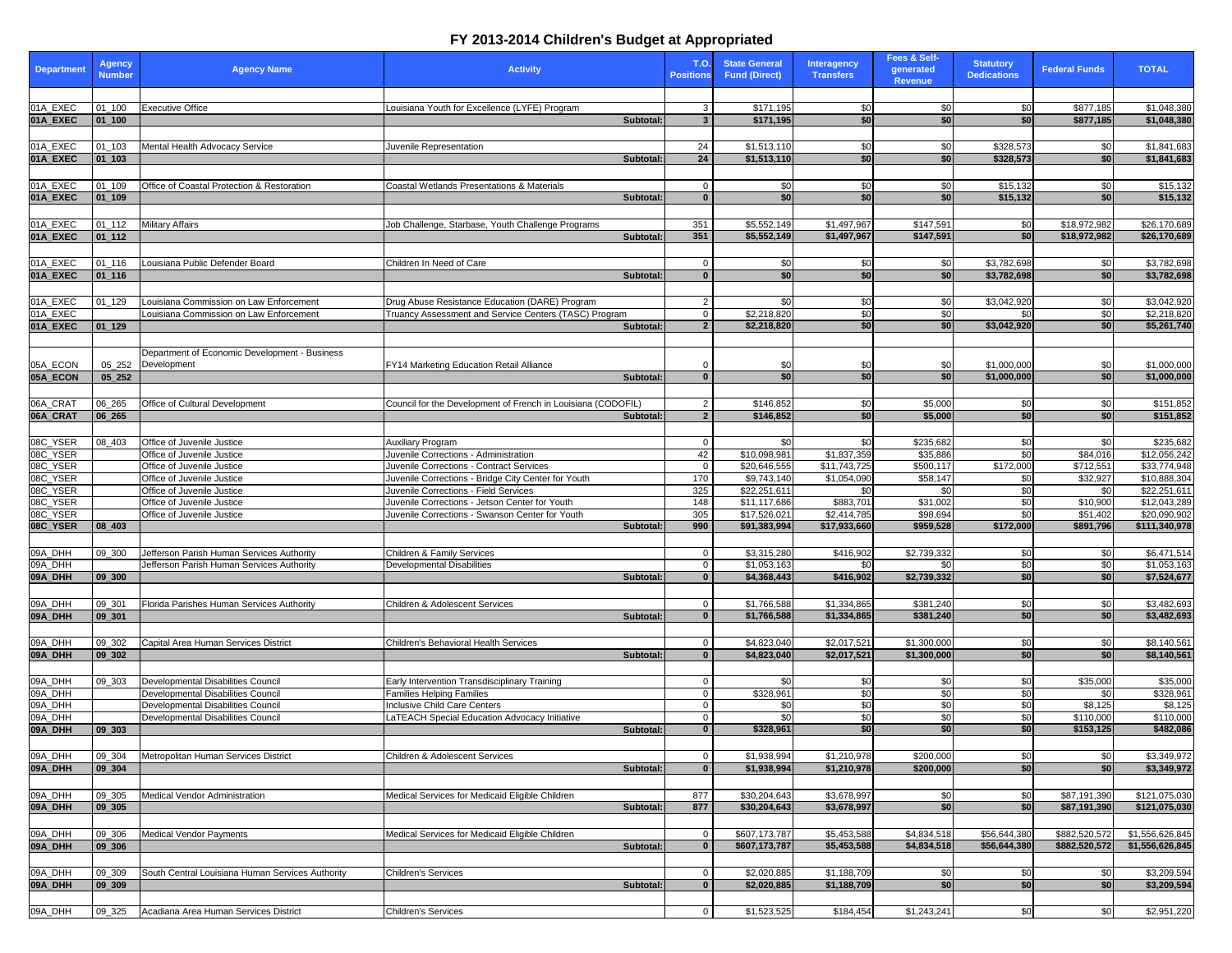## **FY 2013-2014 Children's Budget at Appropriated**

| <b>Department</b>  | <b>Agency</b><br><b>Number</b> | <b>Agency Name</b>                                         | <b>Activity</b>                                                            | <b>T.O.</b><br><b>Positions</b> | <b>State General</b><br><b>Fund (Direct)</b> | <b>Interagency</b><br><b>Transfers</b> | Fees & Self-<br>generated<br><b>Revenue</b> | <b>Statutory</b><br><b>Dedications</b> | <b>Federal Funds</b>         | <b>TOTAL</b>                 |
|--------------------|--------------------------------|------------------------------------------------------------|----------------------------------------------------------------------------|---------------------------------|----------------------------------------------|----------------------------------------|---------------------------------------------|----------------------------------------|------------------------------|------------------------------|
| 09A_DHH            | $ 09 \ 325$                    |                                                            | Subtotal:                                                                  | $\mathbf{0}$                    |                                              |                                        |                                             | \$0                                    | \$0 <sub>1</sub>             |                              |
|                    |                                |                                                            |                                                                            |                                 | \$1,523,525                                  | \$184,454                              | \$1,243,241                                 |                                        |                              | \$2,951,220                  |
| 09A_DHH            | 09_326                         | <b>Office of Public Health</b>                             | <b>Birth Defect Monitoring Network</b>                                     |                                 | \$0                                          | \$0                                    | \$0                                         | \$0                                    | \$307,098                    | \$307,098                    |
| 09A_DHH            |                                | Office of Public Health                                    | <b>Child Death Review</b>                                                  | $\Omega$                        | \$50,000                                     | \$0                                    | \$0                                         | $\sqrt{6}$                             | \$0                          | \$50,000                     |
| 09A_DHH            |                                | Office of Public Health                                    | Children's Special Health Services                                         | 32                              | \$590,581                                    | \$7,840                                | \$248,920                                   | \$0                                    | \$3,626,000                  | \$4,473,341                  |
| 09A_DHH            |                                | Office of Public Health                                    | <b>Emergency Medical Services</b>                                          |                                 | \$0                                          | \$0                                    | \$0                                         | $\sqrt{6}$                             | \$110,000                    | \$110,000                    |
| 09A_DHH<br>09A_DHH |                                | Office of Public Health<br>Office of Public Health         | Genetics and Hemophilia<br><b>HIV/Perinatal &amp; AIDS Drug Assistance</b> | 33<br>$\overline{1}$            | \$3,036,023<br>\$0                           | \$1,215,000<br>\$450                   | \$1,885,000<br>\$0                          | \$0<br>$\sqrt{6}$                      | \$780,000<br>\$1,295,277     | \$6,916,023<br>\$1,295,727   |
| 09A_DHH            |                                | Office of Public Health                                    | Immunization                                                               | 59                              | \$3,532,085                                  | \$287,100                              | \$475,851                                   | \$0                                    | \$3,376,486                  | \$7,671,522                  |
| 09A_DHH            |                                | Office of Public Health                                    | <b>Lead Poisoning Prevention</b>                                           | $\overline{0}$                  | \$20,000                                     | -\$0                                   | \$0                                         | $\overline{30}$                        | \$0                          | \$20,000                     |
| 09A_DHH            |                                | Office of Public Health                                    | Maternal and Child Health                                                  | 16                              | \$0                                          | \$394,000                              | \$229,000                                   | \$0                                    | \$3,935,090                  | \$4,558,090                  |
| 09A_DHH            |                                | Office of Public Health                                    | <b>Nurse Family Partnership</b>                                            | 55                              | \$2,600,000                                  | \$3,196,750                            | \$0                                         | $\sqrt{6}$                             | \$13,640,410                 | \$19,437,160                 |
| 09A_DHH            |                                | Office of Public Health                                    | <b>Nutrition Services</b>                                                  | 162                             | \$21,280                                     | \$7,600                                | \$664,815                                   | \$0                                    | \$95,094,283                 | \$95,787,978                 |
| 09A_DHH            |                                | Office of Public Health                                    | <b>School Based Health Services</b>                                        | 3                               | \$400,527                                    | -SO                                    | \$0                                         | \$6,321,260                            | \$0                          | \$6,721,787                  |
| 09A_DHH            |                                | Office of Public Health                                    | <b>Smoking Cessation</b>                                                   | 2                               | \$0                                          | \$48,750                               | \$0                                         | \$325,000                              | \$715,755                    | \$1,089,505                  |
| 09A_DHH<br>09A_DHH |                                | Office of Public Health                                    | <b>Teen Pregnancy Prevention</b>                                           | 3                               | $\overline{30}$                              | \$0                                    | $\frac{6}{5}$                               | $\sqrt{6}$                             | \$2,200,000                  | \$2,200,000                  |
|                    | $ 09 \t326$                    |                                                            | Subtotal:                                                                  | 367                             | \$10,250,496                                 | \$5,157,490                            | \$3,503,586                                 | \$6,646,260                            | \$125,080,399                | \$150,638,231                |
|                    |                                |                                                            |                                                                            |                                 |                                              |                                        |                                             |                                        |                              |                              |
| 09A_DHH<br>09A_DHH | 09_330                         | Office of Behavioral Health<br>Office of Behavioral Health | Administration of Children's Services                                      | $\overline{7}$<br>$\Omega$      | \$1,135,868<br>\$6,007,937                   | \$0<br>\$0                             | \$0<br>\$0                                  | \$0<br>\$0                             | \$0<br>\$0                   | \$1,135,868<br>\$6,007,937   |
| 09A_DHH            |                                | Office of Behavioral Health                                | Adolescent Inpatient<br>Adolescent Intensive Outpatient                    | 6                               | \$1,054,000                                  | \$0                                    | \$0                                         | $\overline{60}$                        | \$0                          | \$1,054,000                  |
|                    |                                |                                                            | Developmental Neuropsychiatric Program (DNP) - Outpatient                  |                                 |                                              |                                        |                                             |                                        |                              |                              |
| 09A_DHH            |                                | Office of Behavioral Health                                | Services                                                                   | 6                               | \$746,193                                    |                                        | \$0                                         | \$0                                    | \$0                          | \$746,193                    |
| 09A_DHH            |                                | Office of Behavioral Health                                | <b>Mental Health Community</b>                                             | $\overline{A}$                  | \$2,869,525                                  | \$710,039                              | \$0                                         | \$0                                    | \$3,174,467                  | \$6,754,031                  |
| 09A_DHH            |                                | Office of Behavioral Health                                | <b>Prevention Education</b>                                                | $\overline{0}$                  | \$0                                          | -\$0                                   | \$0                                         | $\sqrt{6}$                             | \$5,279,792                  | \$5,279,792                  |
| 09A_DHH            | 09 330                         |                                                            | Subtotal:                                                                  | 23                              | \$11,813,523                                 | \$710,039                              | \$0                                         | \$0                                    | \$8,454,259                  | \$20,977,821                 |
|                    |                                |                                                            |                                                                            |                                 |                                              |                                        |                                             |                                        |                              |                              |
| 09A_DHH            | 09_340                         | Office for Citizens with Developmental Disabilities        | <b>Early Steps</b>                                                         | 13                              | \$8,744,772                                  | \$0                                    | \$3,515,626                                 | \$0                                    | \$6,376,792                  | \$18,637,190                 |
| 09A_DHH            |                                | Office for Citizens with Developmental Disabilities        | <b>Flexible Family Funds</b>                                               | $\mathbf{0}$                    | \$1,433,913                                  | \$0                                    | \$0                                         | $\sqrt{6}$                             | \$0                          | \$1,433,913                  |
| 09A_DHH            |                                | Office for Citizens with Developmental Disabilities        | Individual & Family Support                                                | $\Omega$                        | \$788,468                                    | \$0                                    | $\sqrt{$262,823}$                           | \$0                                    | \$0                          | \$1,051,291                  |
| 09A_DHH            |                                | Office for Citizens with Developmental Disabilities        | Pinecrest SSC - Residential & Community-Based Services                     | 76                              | \$0                                          | \$4,984,252                            | \$0                                         | $\sqrt{6}$                             | \$0                          | \$4,984,252                  |
| 09A_DHH<br>09A_DHH | 09, 340                        | Office for Citizens with Developmental Disabilities        | <b>Specialized Services</b><br>Subtotal:                                   | $\overline{0}$<br>89            | $\frac{6}{3}$<br>\$10,967,153                | \$46,168<br>\$5,030,420                | \$0<br>\$3,778,449                          | $\sqrt{6}$<br>\$0                      | \$0<br>\$6,376,792           | \$46,168<br>\$26,152,814     |
|                    |                                |                                                            |                                                                            |                                 |                                              |                                        |                                             |                                        |                              |                              |
| 10A_DCFS           | 10 360                         | Office of Children & Family Services                       | <b>Child Care Assistance</b>                                               | 17                              | \$0                                          | \$0                                    | \$0                                         | \$0                                    | \$77,938,790                 | \$77,938,790                 |
| 10A_DCFS           |                                | Office of Children & Family Services                       | <b>Child Care Assistance Payments</b>                                      | 60                              | \$0                                          | \$0                                    | \$0                                         | $\sqrt{6}$                             | \$4,544,341                  | \$4,544,341                  |
| 10A_DCFS           |                                | Office of Children & Family Services                       | <b>Child Welfare Services</b>                                              | 836                             | \$49,559,663                                 | \$0                                    | \$0                                         | \$0                                    | \$169,769,972                | \$219,329,635                |
| 10A_DCFS           |                                | Office of Children & Family Services                       | <b>Disability Determinations</b>                                           | 44                              | \$0                                          | \$0                                    | \$0                                         | $\sqrt{6}$                             | \$8,100,446                  | \$8,100,446                  |
| 10A_DCFS           |                                | Office of Children & Family Services                       | Payments to TANF recipients                                                | 308                             | \$0                                          | \$0                                    | \$0                                         | $\sqrt{6}$                             | \$23,198,282                 | \$23,198,282                 |
| 10A_DCFS           |                                | Office of Children & Family Services                       | Supplemental Nutritional Assistance Program (SNAP)                         | 651                             | \$22,192,635                                 | \$0                                    | \$0                                         | $\overline{30}$                        | \$23,018,509                 | \$45,211,144                 |
| 10A_DCFS           |                                | Office of Children & Family Services                       | Support Enforcement                                                        | 628                             | \$13,008,448                                 | \$0                                    | \$15,731,257                                | \$0                                    | \$55,787,466                 | \$84,527,171                 |
| 10A_DCFS           |                                | Office of Children & Family Services                       | Temporary Aid to Needy Families (TANF) Initiatives                         | 27                              | \$0                                          | \$0                                    | \$0                                         | $\overline{30}$                        | \$63,738,258                 | \$63,738,258                 |
| 10A_DCFS           | 10 360                         |                                                            | Subtotal:                                                                  | 2,571                           | \$84,760,746                                 | \$0                                    | \$15,731,257                                | \$0                                    | \$426,096,064                | \$526,588,067                |
|                    |                                |                                                            |                                                                            |                                 |                                              |                                        |                                             |                                        |                              |                              |
| 11A_NATR           | 11_435                         | Office of Coastal Management                               | Outreach & Public Information for Children                                 | $\mathbf{0}$                    | \$0                                          | \$0                                    | \$0                                         | \$0                                    | \$30,240                     | \$30,240                     |
| 11A_NATR           | $11_435$                       |                                                            | Subtotal:                                                                  | $\bf{0}$                        | \$0                                          | \$0 <sub>l</sub>                       | \$0                                         | \$0                                    | \$30,240                     | \$30,240                     |
|                    |                                |                                                            |                                                                            |                                 |                                              |                                        |                                             |                                        |                              |                              |
| 14A_LWC<br>14A_LWC | 14_474<br>14 474               | <b>Workforce Support &amp; Training</b>                    | Services to Youth<br>Subtotal:                                             | 0<br>$\mathbf{0}$               | \$0<br>\$0                                   | \$0<br> \$0                            | \$0<br>\$0                                  | \$0<br>\$0]                            | \$17,465,074<br>\$17,465,074 | \$17,465,074<br>\$17,465,074 |
|                    |                                |                                                            |                                                                            |                                 |                                              |                                        |                                             |                                        |                              |                              |
| 19A_HIED           | 19A_600                        | <b>LSU System</b>                                          | 4-H Youth Development                                                      | 130                             | \$6,350,763                                  | -\$0                                   | \$520,680                                   | \$0                                    | \$1,494,730                  | \$8,366,173                  |
| 19A_HIED           |                                | <b>LSU System</b>                                          | Healthcare, Education, Training, & Patient Services                        | 30                              | \$8,871,952                                  | \$7,210,832                            | \$586,47                                    | \$0                                    | \$0                          | \$16,669,255                 |
| 19A_HIED           | 19A_600                        |                                                            | Subtotal:                                                                  | 160                             | \$15,222,715                                 | \$7,210,832                            | \$1,107,151                                 | \$0                                    | \$1,494,730                  | \$25,035,428                 |
|                    |                                |                                                            |                                                                            |                                 |                                              |                                        |                                             |                                        |                              |                              |
| 19A_HIED           | 19A_661                        | <b>Office of Student Financial Assistance</b>              | <b>START College Saving Plan</b>                                           | 6                               | \$2,336,978                                  | \$0                                    | \$0                                         | $\sqrt{6}$                             | \$77,892                     | \$2,414,870                  |
| 19A_HIED           | 19A_661                        |                                                            | Subtotal:                                                                  | 6                               | \$2,336,978                                  | $ $ \$0                                | \$0                                         | \$0                                    | \$77,892                     | \$2,414,870                  |
|                    |                                |                                                            |                                                                            |                                 |                                              |                                        |                                             |                                        |                              |                              |
| 19B_OTED           | 19B_653                        | Louisiana Schools for the Deaf and Visually Impaired       | <b>Children's Services</b>                                                 | 99                              | \$10,662,311                                 | \$398,537                              | \$104,245                                   | \$0                                    | \$0                          | \$11,165,093                 |
| 19B_OTED           |                                | Louisiana Schools for the Deaf and Visually Impaired       | Instruction                                                                | 118                             | \$7,475,345                                  | \$949,523                              | \$3,000                                     | \$77,632                               | \$0                          | \$8,505,500                  |
| 19B_OTED           |                                | Louisiana Schools for the Deaf and Visually Impaired       | Residential                                                                | 69                              | \$4,096,691                                  | \$1,000,398                            | \$0                                         | \$76,101                               | \$0                          | \$5,173,190                  |
| 19B_OTED           |                                | Louisiana Schools for the Deaf and Visually Impaired       | <b>Student Center</b>                                                      | $\mathbf{0}$                    | \$0                                          | -\$0                                   | \$15,000                                    | \$0                                    | \$0                          | \$15,000                     |
| 19B_OTED           | 19B_653                        |                                                            | Subtotal:                                                                  | 286                             | \$22,234,347                                 | \$2,348,458                            | \$122,245                                   | \$153,733                              | \$0                          | \$24,858,783                 |
|                    |                                |                                                            |                                                                            |                                 |                                              |                                        |                                             |                                        |                              |                              |
| 19B_OTED           | 19B_655                        | Louisiana Special Education Center                         | <b>LSEC Education</b>                                                      | 198                             | \$0                                          | \$15,228,348                           | \$15,000                                    | \$76,170                               | \$20,000                     | \$15,339,518                 |
| 19B_OTED           | 19B_655                        |                                                            | Subtotal:                                                                  | 198                             | \$0                                          | \$15,228,348                           | \$15,000                                    | \$76,170                               | \$20,000                     | \$15,339,518                 |
|                    |                                |                                                            |                                                                            |                                 |                                              |                                        |                                             |                                        |                              |                              |